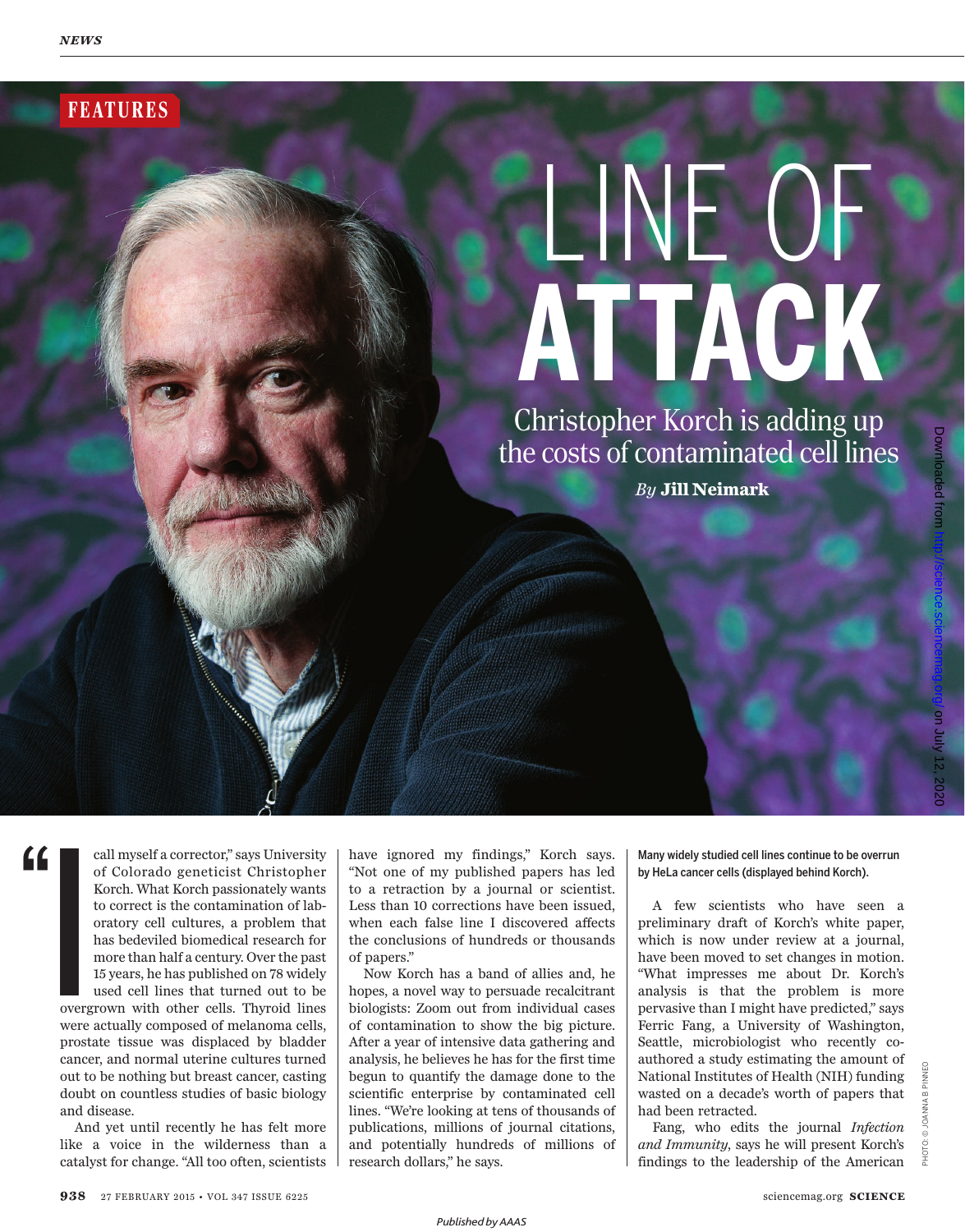Society for Microbiology, which publishes 13 journals, including his. But Fang cautions that "not all research using misidentified cell lines necessarily represents wasted effort." Some studies may still yield useful information, he says, adding "I am wary of sensationalizing the problem with large dollar amounts that are imprecise."

Korch acknowledges it's impossible to determine an exact dollar amount, but he feels that his financial estimate is actually conservative. His goal, he says, "is to give an idea of the enormity of the problem. We need to rattle the cage of complacency to get the attention of scientists, granting agencies, journals, and universities."

**A TALL, GENTLE SWEDE** with silvery hair, a neatly trimmed beard, and—according to his wife—the patience of Penelope, Korch arrived in Aurora, Colorado, in 1995, after several decades of steady but unspectacular genetics research in Sweden, France, Norway, and the United States. He was soon asked to direct the university's DNA sequencing facility, and became one of the world's experts in analyzing cell lines to determine their true genetic identity. Korch, now 70, uses a standard method called short tandem repeat (STR) profiling, which looks at specific DNA sequences that vary in number from one individual to the next. The technique, which the FBI and other law enforcement groups have long used to genetically fingerprint DNA from blood and other tissue at a crime scene, can also distinguish cell lines that come from different individuals.

"Christopher is definitely the CSI Crime Scene hero of science," says Paul Bunn, founder of the University of Colorado Cancer Center. And as the director of the sequencing center, Bunn says, "he was utterly free to pursue his obsession without pushback."

Immortal cell lines start as tissue samples that are coaxed, sometimes with great difficulty, to grow and multiply indefinitely in nutrient-rich plastic flasks. Cell lines are assumed to retain the properties of the original tissue, functioning as a living, physiologic test tube to explore the most important questions in basic biology and biomedicine, such as how cancers and normal tissues respond to drugs.

A cell line's immortality, however, is both its great strength and its most striking weakness. It allows experiments to be repeated again and again to confirm a finding. But as those same cell lines are passed from person to person and lab to lab over many decades, they can be contaminated by other cells. The interlopers can outgrow the original cells, ultimately

## **A tale of two impostors**

Christopher Korch estimated the impact of research on two cell lines, HEp-2 and INT 407. Due to contamination long ago, both are now widely acknowledged to be composed of cancer cells called HeLa.

> **5789 ARTICLES** in **1182** journals may have used HEp-2 inappropriately, producing an estimated **174,000** citations **1336 ARTICLES** in **271** journals may have used INT 407 inappropriately, producing an estimated **40,000** citations **\$713 MILLION** Estimated amount spent on the original articles published on **INT 407** and **HEp-2 \$3.5 BILLION** Estimated amount spent on subsequent work based on those papers

displacing the authentic culture completely. Based on his and other investigators' research, Korch estimates that about 20% of cell lines are contaminated.

Researchers have mostly ignored or denied the problem. In the 1970s, biologist Walter Nelson-Rees aggressively exposed impostor cell lines and pushed for regular authentication, earning so much vilification for his efforts that he left science altogether. And less than a decade ago, cell biologist Roland Nardone took up the fight, chastising journals and funding agencies for not requiring that cell lines be tested to verify their identity (*Science*, 16 February 2007, p. 929). He, too, made little headway.

Now Korch has joined the fray. In 2012 he joined a newly formed volunteer global organization of 20 scientists, the International Cell Line Authentication Committee (ICLAC), dedicated to cleaning up the cell line literature. Chaired by Australian cell biologist Amanda Capes-Davis, ICLAC curates a free, online database of misidentified lines, which now number 475. Members meet by teleconference, publish articles on cell culture practices that minimize contamination risk, and add notations on impostor lines to PubMed Commons, an online tool that allows participating scientists to add a comment below any abstract indexed on PubMed. The group also offers assistance to journals and scientists trying to authenticate cell lines. Says Capes-Davis: "We don't use picket lines, bash down doors with a pickax, or brandish signs; we use data to convince our colleagues." Thanks in part to ICLAC's efforts, 28 journals now require cell line authentication, and some institutions do as well.

Starting in 2013, Korch also set out to quantify the damage from misidentified lines. His first case studies are HEp-2, thought to have originated in 1955 in a sample of a squamous cell laryngeal cancer, and INT 407, cultured in 1957 from the finely minced jejunum and ileum of a 2-month-old embryo. In 1967, geneticist Stanley Gartler unmasked both lines as HeLa, the most studied and rapaciously aggressive cancer cell line in biology, which must have contaminated and displaced the original cells around the time they were first cultured. Yet HEp-2 has been extensively used to study laryngeal cancer, while INT 407 is widely accepted as a model for normal intestinal cells.

Cutting his laboratory time to 2 days a week, Korch spent most of the next year at home, compiling and quantifying a mountain of data, to measure the footprint that the two contaminated lines have left in the scientific literature. Each has multiple monikers, he found. (HEp-2 is also HEp 2, Hep2, Hep-2c, Hep 2c, Hep2c, H.Ep.-2, H. Ep.-2, H.Ep. #2, H. Ep.-2, or H. Ep. #2. INT 407's aliases include Intestine 407, Henle 407, INT407, and INT-407.) Once he had all their iterations, he searched PubMed, Google Scholar, Web of Science, and many other journal databases from publishers such as Stanford University's HighWire, the American Society for Microbiology, and Elsevier. He found that HEp-2 has been used in more than 5700 published articles, under its cloak-and-dagger disguise of laryngeal cancer. INT 407 has been used in 1300-plus published articles, in its fraudulent identity as normal intestine.

In some cases, Fang contends, the mistaken identity does not undermine the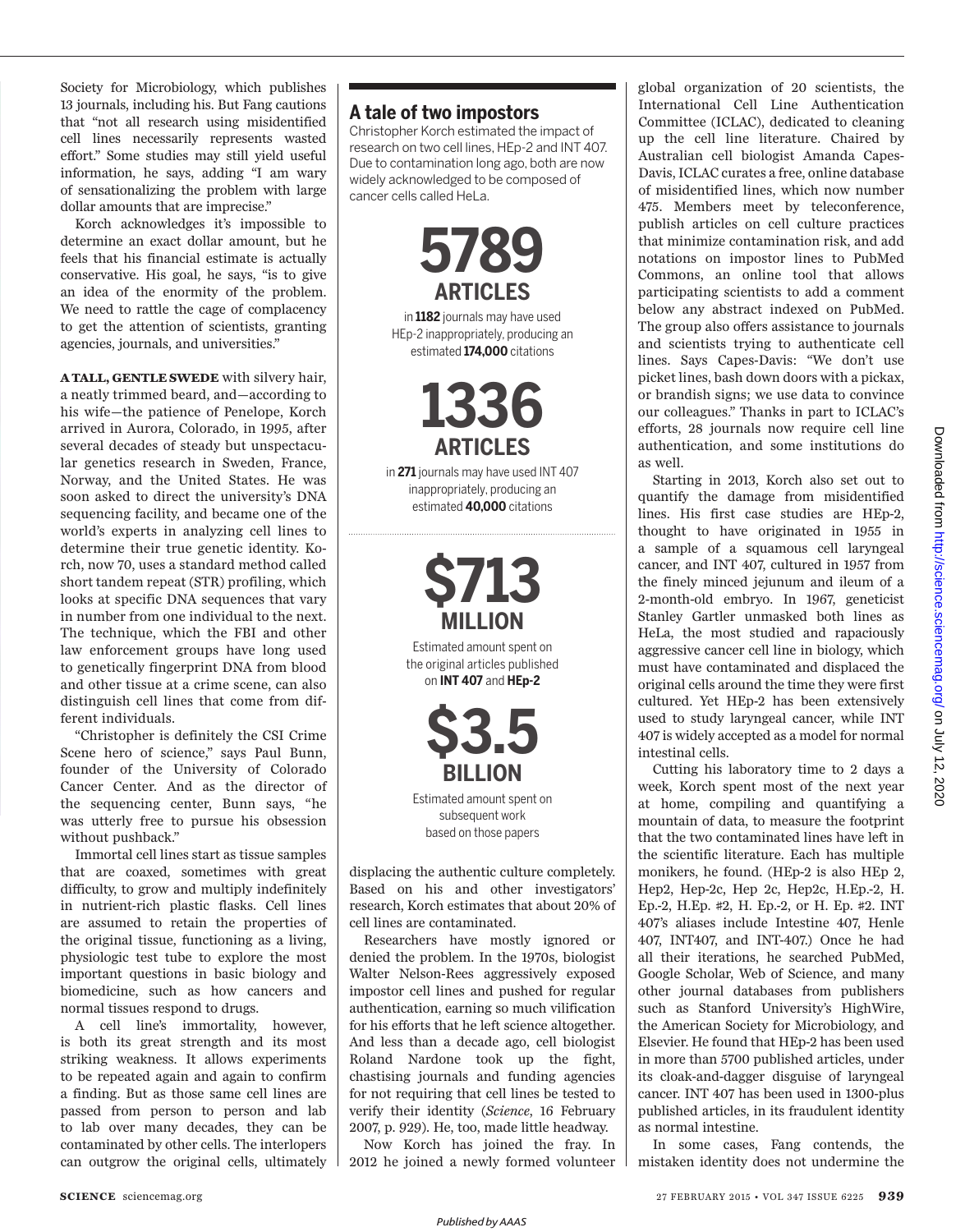findings. "The first paper to describe how *Salmonella* invades host cells was made in 'INT 407' cells," he says, explaining that they were thought to be a good model for the intestinal cells the bacterium attacks. "This is one of the most important papers in the *Salmonella* field and has been cited more than 600 times." Even though the cells are HeLa, not intestinal cells, Fang see no reason to question its conclusions. "*Salmonella* uses this same mechanism to invade a wide variety of cells."

In other cases the cells' identity is critical. Last October, *Current Microbiology* published a study of a gene that allows another food-borne pathogen, *Listeria*, to invade cells. The study compared how the bacterium invaded three ostensibly different cell lines: INT 407, thought to be a model of the pathogen's intestinal target, and HEp-2 and HeLa. In truth, the study tested a single cervical cancer cell line, HeLa, three times.

"We used three different cell lines because we hoped to find a general mechanism that would work in many tissues," says Radosław Stachowiak of the University of Warsaw, one of the study's authors. "I was aware there were some issues with some cell lines,

especially INT 407, but did not know about the scale of the problem." He goes on to echo many scientists who have a hard time believing a line is false. "I have to admit it is hard to accept all these lines are HeLa in fact, given their different appearance and even growing conditions. Since it turns out we tested only in HeLa we don't know if the mechanism is restricted to HeLa alone." Stachowiak has contacted the journal to request that it add a correction to the paper.

**KORCH FINDS** that even after scientists know their favorite cell line is contaminated, they may keep studying it. A typical case is ECV304, believed to be a good model for blood vessel cells because it was thought to originate in a sample of umbilical vein. In fact, a team led by geneticist Wilhelm Dirks of the German biobank DSMZ discovered in 1999 that it is a bladder cancer. More than a thousand papers have been published on ECV since then, and in 2011 two researchers explained why they have stuck with the cell line, in a letter in *The Journal of Biological Chemistry*. Wen-Cheng Xiong of the Medical College of Georgia in Augusta and her colleague Sylvia Simon of CNS and Pain Innovative Medicines in Södertälje, Sweden, acknowledged that the line was misidentified but said the bladder cancer cells have features of endothelial tissue, such as blood vessels. "[I]n the absence of an ideal model, we believe that ECV304 cells remain

useful in studies of endothelial functions," they concluded.

To ICLAC, such sentiments are profoundly annoying. "This is typical of the wishful thinking adopted by scientists trying to evade the truth," fumes experimental pathologist John Masters of University College London, an ICLAC member. Korch is a bit more charitable. "They look at their line and are convinced it's still a valid model, because its behavior seems to match their expectations."

Take the case of Korch's fellow Swede Anita Sjölander, whose work has been a focus of ICLAC for 2 years. Her group at the Faculty of Medicine at Lund University in Malmö, Sweden, published 41 articles on INT 407 between 1988 and 2011, consistently referring to it as normal intestine even

## *"We need to rattle the cage of complacency to get the attention of scientists, granting agencies, journals, and universities."*

**Christopher Korch**, University of Colorado

though Gartler had exposed it as HeLa 2 decades earlier. In 2001, Masters and colleagues confirmed the mistaken identity in 250 "blinded" samples of cell lines, including INT 407, from the major U.S. and European cell banks and five cancer research institutes. STR genotyping showed that "every known stock of INT 407 is HeLa," he says.

Yet Sjölander was not convinced. She had tested the cells extensively over the years, and their behavior and morphology convinced her they were genuine intestinal cells. "All that functional testing, though interesting, is unreliable," Korch says. "For example, intestinal cells have microvilli. But so do HeLa cells."

Korch and ICLAC kept up the pressure on Sjölander. "I don't mind if the scientists get mad at me. I'm friendly, but I'm not afraid," Korch says. He often sent along Swedish greetings before urging her to get STR fingerprinting done on her samples. Sjölander explained that she had done so but told him that the results were not conclusive. So Korch persisted, pushing her in December 2014 to request a reevaluation of the data that he himself could review. The results clearly identified her stock as HeLa, Korch says, and Sjölander now agrees that her batch of INT 407 cells are impostors. Sjölander studies mediators of inflammation in the intestine, but her 41 studies using INT 407 are not applicable to the intestine, Korch says. "She should add a correction to all her INT 407 papers." (Sjölander declined to answer when *Science* asked if she planned to correct or retract her papers, beyond saying that cell line contamination "is a serious problem and we treat it as such.")

**SJÖLANDER'S INT 407 WORK** suggests how big a shadow contaminated cell lines can cast on the literature. Korch extrapolated from the average citation rate of Sjölander's INT 407 papers to calculate the broader impact of the published work on the cells. "I calculated there may be as many as 40,000 citations that refer to work (directly or indirectly) using the impostor cell line INT 407 over the last half century, all referring to it as normal intestinal epithe-

> lium." HEp-2 is worse: Korch estimates that as many as 174,000 papers cite HEp-2 studies that may not be valid.

> Then there's the financial cost. Masters estimates that \$100,000 is the typical cost of an average cell study. Using that figure, Korch says \$713 million has been spent on published work involving just HEp-2 and INT 407. The tally could be as high as \$2.8 billion, if the per study value

is \$400,000—the figure that Fang and coauthors used in their 2014 analysis of the cost of retracted articles. "That's only two lines," Korch says. "The consequences to research based on all the 475 impostor cell lines on the ICLAC website are nearly inconceivable."

Will Korch's new study of the costs wake the scientific community out of a half century of inertia? Or will he go the way of Nelson-Rees, Nardone, and others who have sounded the alarm about cell line contamination and gone unheeded? "We at NIH agree entirely that this is a serious issue and one that the time has come to really address," says Jon Lorsch, director of the National Institute of General Medical Sciences in Bethesda, Maryland, who reviewed Korch's analysis. Recently, Lorsch, along with Francis Collins, the director of NIH, and Jennifer Lippincott-Schwartz, the 2014 president of the American Society for Cell Biology, issued another call for biologists to take cell line identity seriously, hinting that NIH may require grant applicants to verify their cell lines (*Science*, 19 December 2014, p. 1452).

All of this makes Korch optimistic at last. "I see the floodgates beginning to open, actually," he says. "Scientists everywhere are starting to demand reproducibility. I hope my work is one extra push in the right direction. We all want pyramids of literature built up solidly on sound foundations." ■

*Jill Neimark is a writer based in Atlanta.*